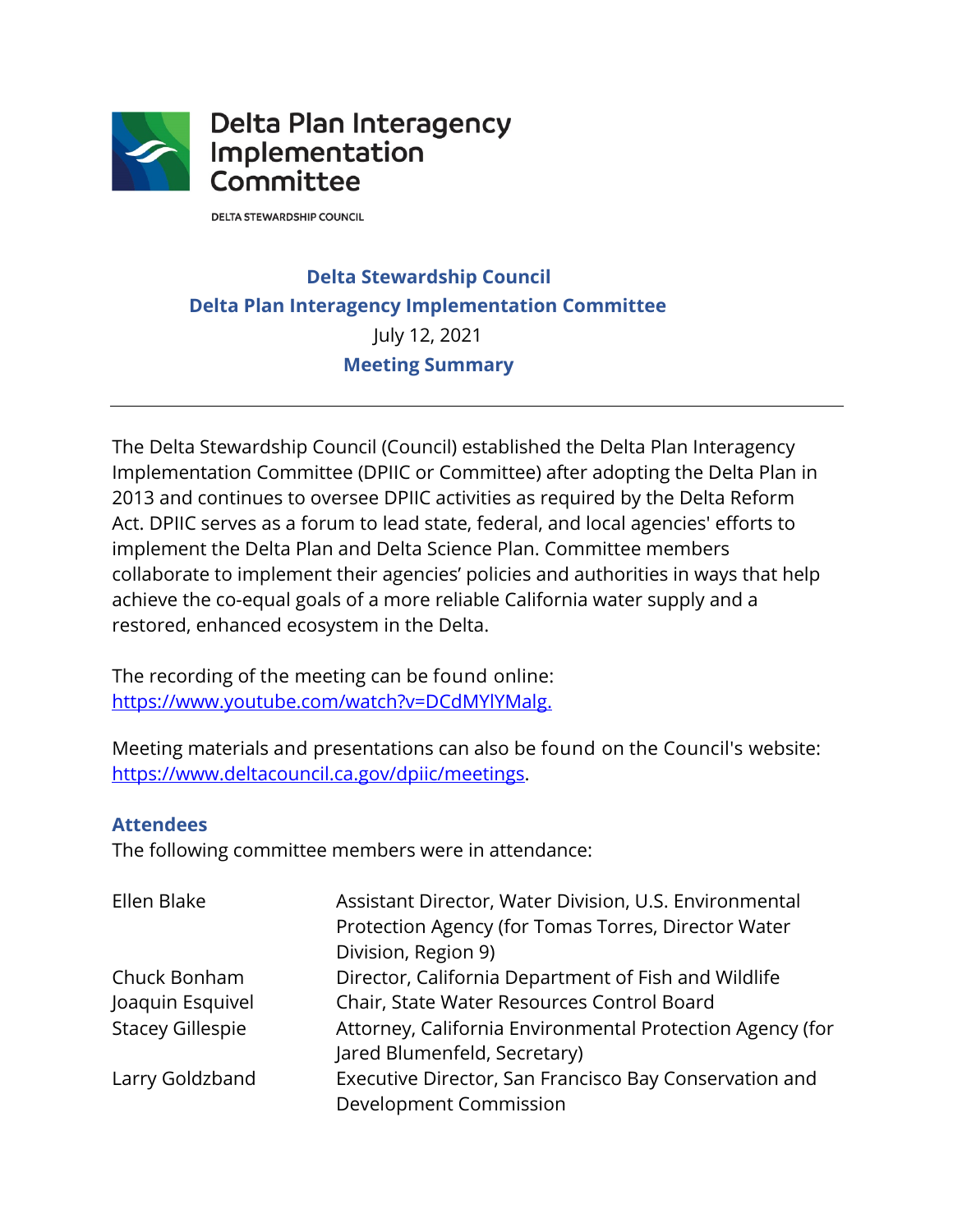| Campbell Ingram     | Executive Officer, Sacramento-San Joaquin Delta<br>Conservancy                                                                                       |
|---------------------|------------------------------------------------------------------------------------------------------------------------------------------------------|
| Laurel Larsen       | Delta Lead Scientist                                                                                                                                 |
| Cathy Marcinkevage  | Assistant Regional Administrator, California Central Valley<br>Office, NOAA Fisheries (for Barry Thom, Regional<br>Administrator)                    |
| <b>Cindy Messer</b> | Deputy Director, California Department of Water<br>Resources (DWR; for Karla Nemeth, Director)                                                       |
| Dave Mooney         | Deputy Area Manager for the Bay-Delta Area Office, Mid-<br>Pacific Regional Director, U.S. Bureau of Reclamation<br>(Reclamation)                    |
| Don Nottoli         | Chair, Delta Protection Commission                                                                                                                   |
| Jane Reid           | Acting Regional Director for the Pacific Region, U.S.<br><b>Geological Survey</b>                                                                    |
| Karen Ross          | Secretary, California Department of Food and Agriculture<br>(CDFA)                                                                                   |
| Leslie Gallagher    | Executive Director, Central Valley Flood Protection Board<br>(for Tim Ramirez, Board Member)                                                         |
| Paul Souza          | Regional Director, Bay-Delta Office, U.S. Fish and Wildlife<br>Service                                                                               |
| Susan Tatayon       | Chair, Council                                                                                                                                       |
| Cindy Tejeda        | Watershed & Floodplain Program Manager, U.S. Army<br>Corps of Engineers (for Josephine Axt, Chief of Planning<br>and Policy, South Pacific Division) |
| Nancy Vogel         | Director of the Governor's Water Resilience Portfolio<br>Program, California Natural Resources Agency (for Wade<br>Crowfoot, Secretary)              |

In addition to those listed above, the following were also in attendance to present during the meeting (listed in order of appearance):

Chad Dibble, Deputy Director, Ecosystem Conservation Division, CDFW Michael George, Delta Watermaster, State Water Resources Control Board Dr. Rosemary Hartman, Program Manager, DWR Dr. Jessica Rudnick, California Sea Grant and Council Mario Manzo, Deputy Area Manager, Bay-Delta Area Office, Reclamation